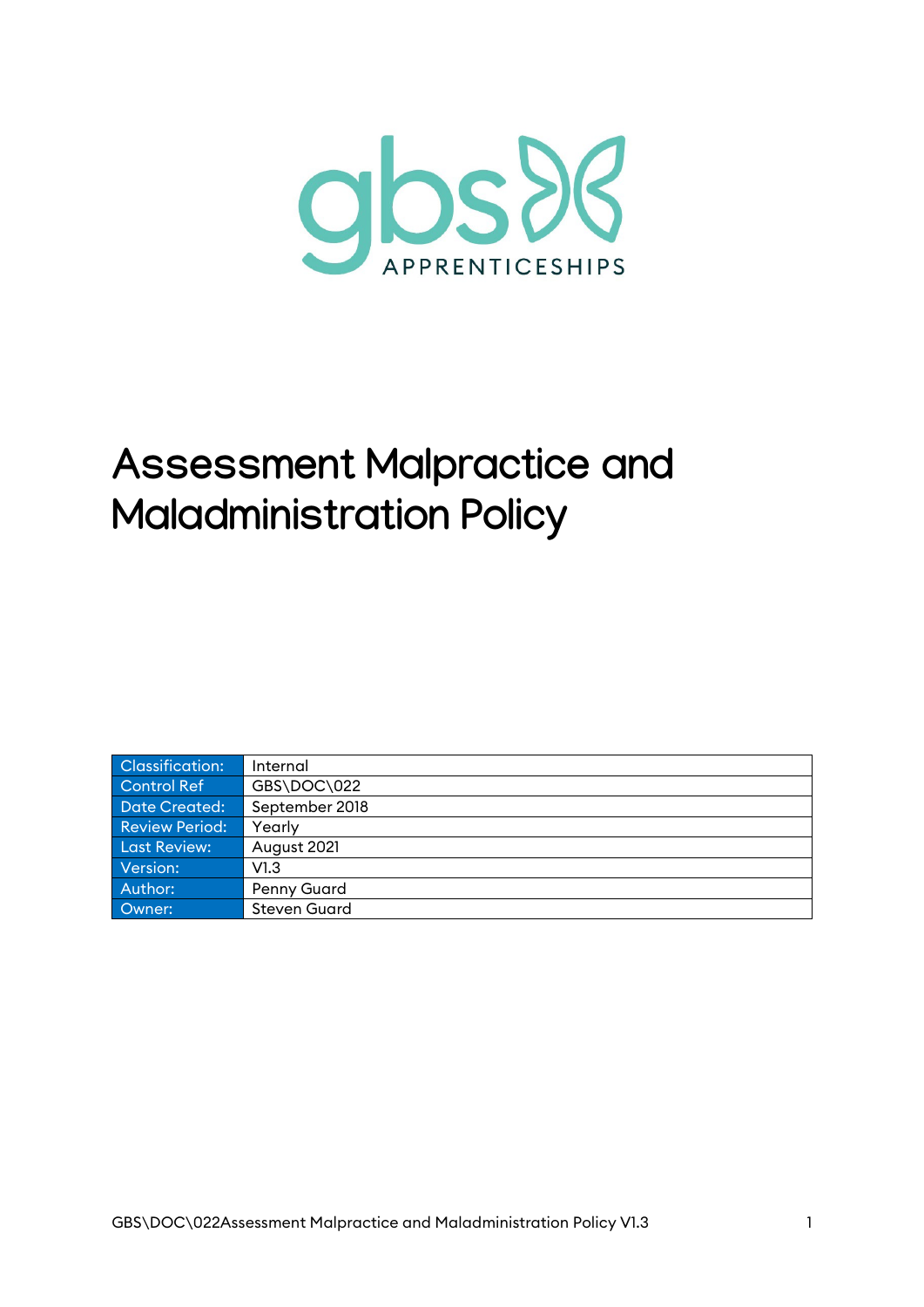#### Version Control

| Author             | <b>Change Description</b>             | Date       | Version |
|--------------------|---------------------------------------|------------|---------|
| <b>Penny Guard</b> | <b>Initial Draft</b>                  | 03/09/2018 | 0.1     |
| Penny Guard        | <b>Approved Version</b>               | 05/09/2018 | 1.0     |
| James Sturdy       | <b>Version Control Measures added</b> | 28/06/2019 | 1.1     |
| Diane              | <b>Annual Review</b>                  | 20/09/2020 | 1.2     |
| McCarthy           |                                       |            |         |
| John Cusworth      | Director                              | 12/08/2021 | 1.3     |
|                    |                                       |            |         |

#### Reviewers

| <b>Name</b>   | Title / Role              | Date Issued | Version          |
|---------------|---------------------------|-------------|------------------|
| James Sturdy  | <b>Head of Compliance</b> | 28/06/2019  |                  |
| Diane         | Quality Manager           | 20/09/2020  | 1.2 <sub>2</sub> |
| McCarthy      |                           |             |                  |
| John Cusworth | Director                  | 12/08/2021  | 1.3              |

#### Approved by

| <b>Name</b>  | Title / Role                 | Date Approved | <b>Nersion</b> |
|--------------|------------------------------|---------------|----------------|
| Steven Guard | <b>CEO</b>                   | 05/09/2018    | 1.0            |
| James Sturdy | Head of Quality & Compliance | 28/06/2019    | 1.1            |
| Steven Guard | CEO                          | 13/8/2021     | 1.3            |

#### Post Approval Distribution

| <b>Name</b> | Title / Role | Date<br><b>Distributed</b> | Version |
|-------------|--------------|----------------------------|---------|
| All Staff   | N/A          |                            | 1.0     |
| All Stafff  | Citrus       |                            | 1.3     |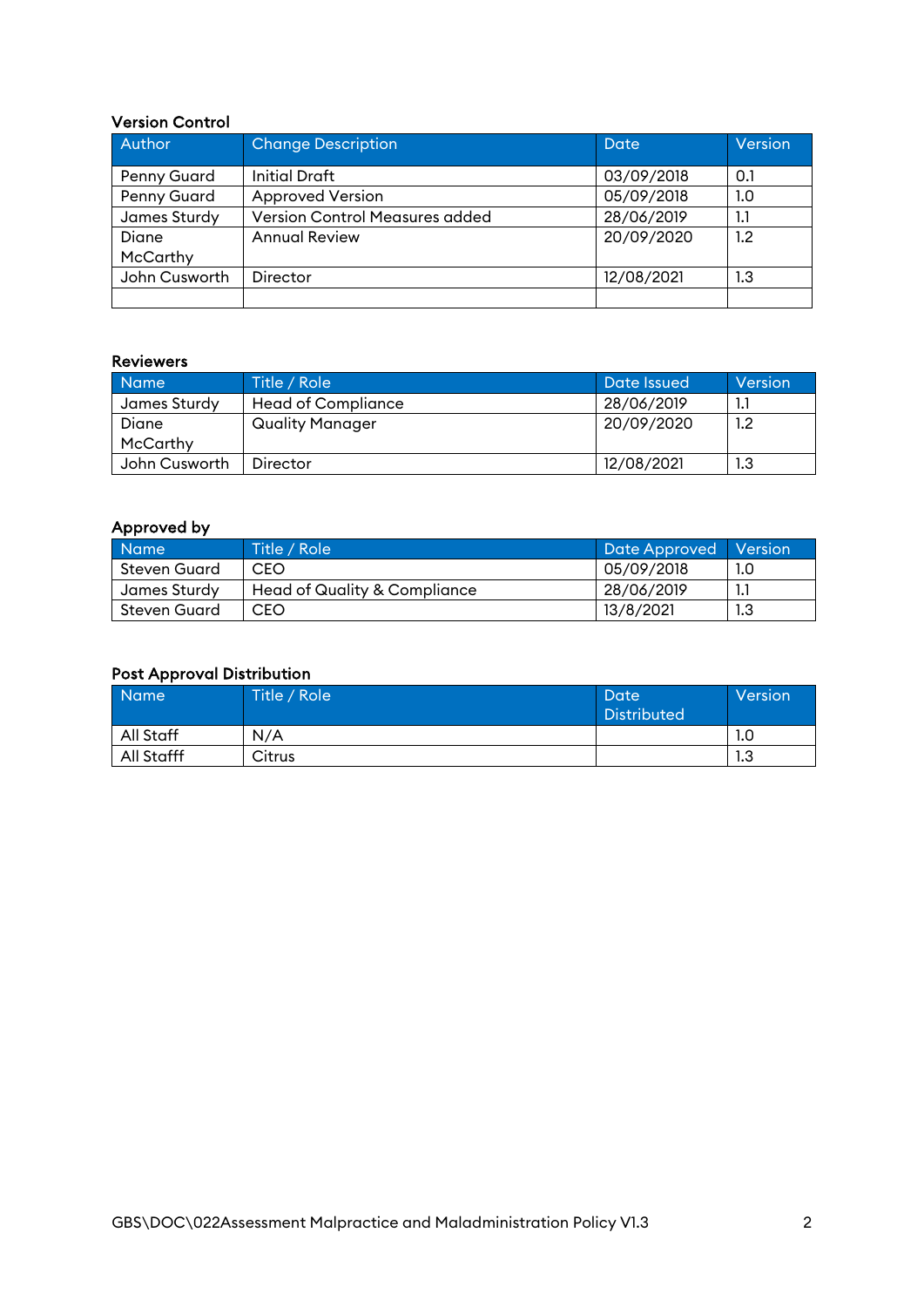# Contents

| $\mathbf{1}$ |  |
|--------------|--|
| 2            |  |
| 3            |  |
| 4            |  |
| 5            |  |
| 6            |  |
|              |  |
|              |  |
|              |  |
|              |  |
|              |  |
| 7            |  |
| 8            |  |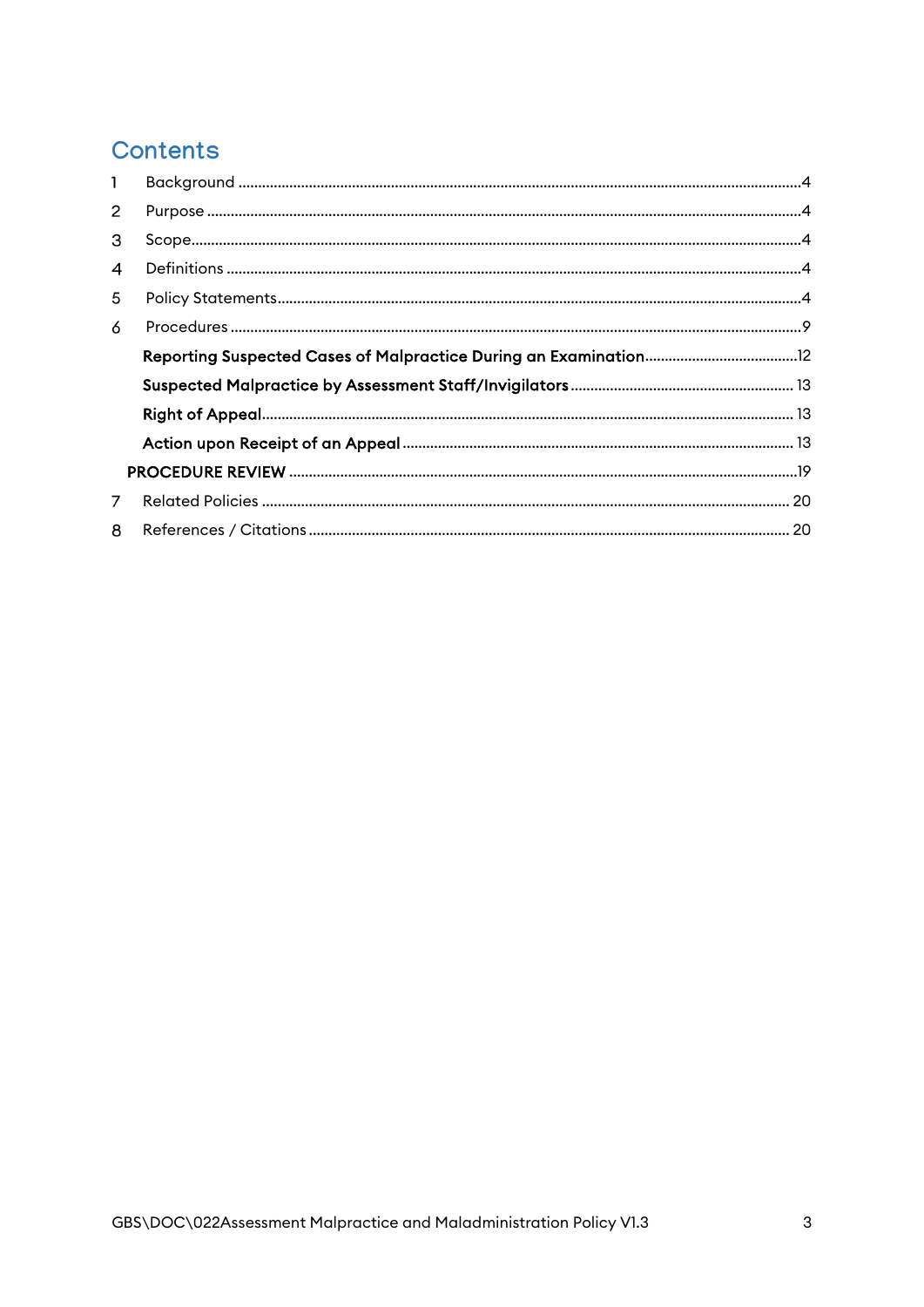# <span id="page-3-0"></span>1 Background

The policy was created to address issues with assessments.

# <span id="page-3-1"></span>2 Purpose

To provide guidance and support to staff (those employed by GBS, contractors, subcontractors or associates) and learners on Assessment Malpractice and Maladministration and maintain the integrity of our relationships with awarding organisations.

To ensure the integrity of the assessment and quality assurance process and academic progress undertaken.

This procedure will ensure consistency of approach by all staff and is supplemented by the documents listed in the related polices section of this document.

# <span id="page-3-2"></span>3 Scope

All internal and external formative and summative assessments undertaken in relation to GBS registered learners.

### <span id="page-3-3"></span>4 Definitions

There are no specific definitions defined in this document.

# <span id="page-3-4"></span>5 Policy Statements

Each policy statement should reflect the basic objectives of the organization and a description of the general guiding principles or rules.

### Assessment Malpractice and Maladministration

- Centre Staff Malpractice
- **Breach of Security**
- Failing to keep examination material secure prior to an examination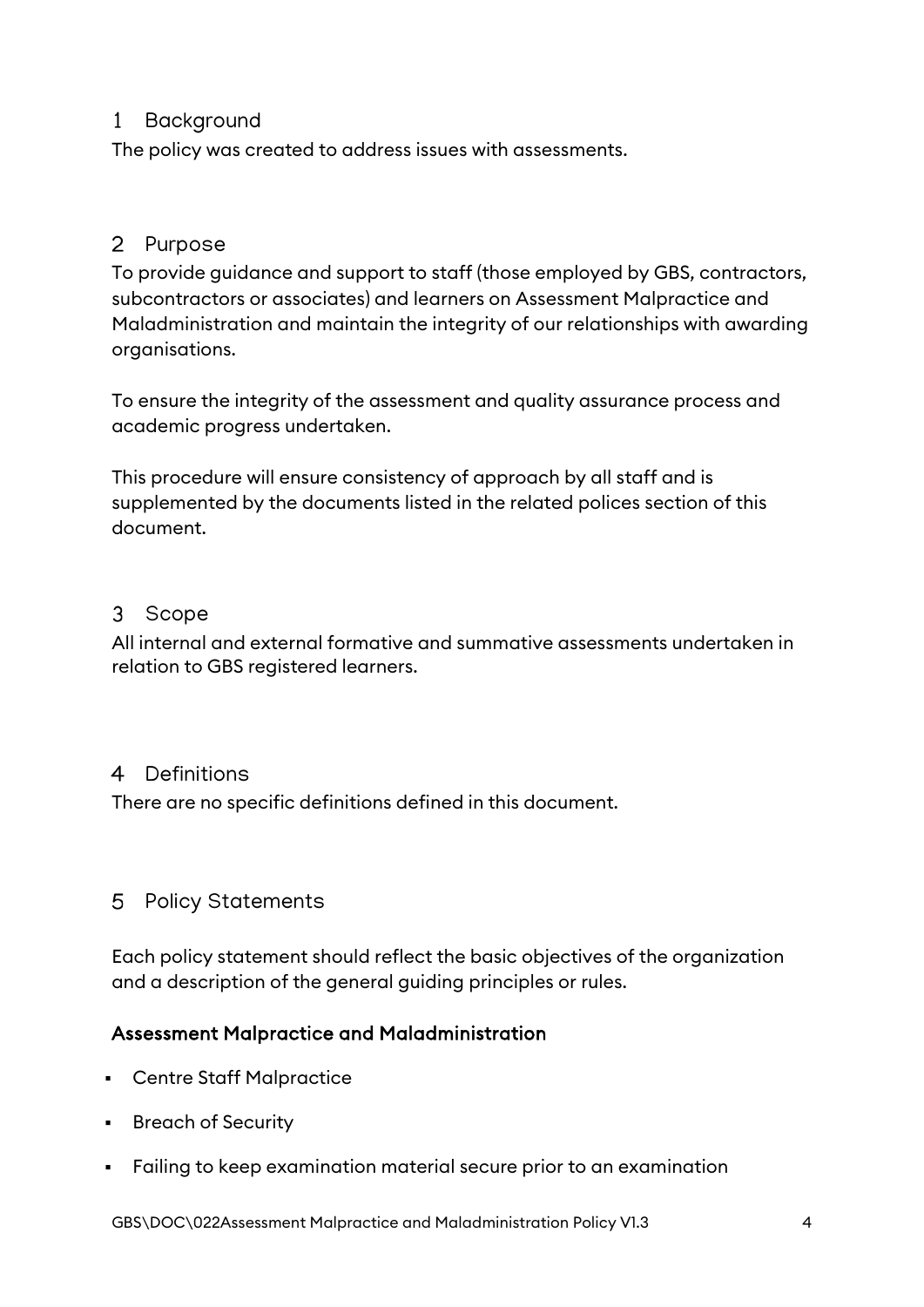- Discussing or otherwise revealing secure information in public, eg internet forums.
- Moving the time or date of a fixed examination beyond the agreed arrangements. Conducting an examination before the published date constitutes centre staff malpractice and clear breach of security.
- Failing to supervise adequately learner who have been affected by a timetable variation; this would also apply to learner subject to overnight supervision by centre personnel or where an examination is to be sat in an earlier or later session on the scheduled day.
- Permitting, facilitating or obtaining unauthorised access to examination material prior to any examination.
- Failing to retain and secure examination question papers after an examination in cases where the life of the paper extends beyond the particular session. For example, where an examination is to be sat in a later session by one or more learner due to a timetable variation.
- Tampering with learner scripts or controlled assessments or coursework after collection and before despatch to the awarding organisation/examiner/moderator.
- Failing to keep learner computer files which contain controlled assessments or coursework secure.

#### Deception

- Inventing or changing marks for internally assessed components (eg coursework) where there is no actual evidence of the learner achievement to justify the marks awarded.
- Manufacturing evidence of competence against national standards.
- Fabricating assessment and/or internal quality assurance records to authentication statements.
- Entering fictitious learner for examinations or assessments, or otherwise subverting the assessment or certification process with the intention of financial gain (fraud).
- Substituting one learner's-controlled assessment or coursework for another.

#### Improper assistance to learners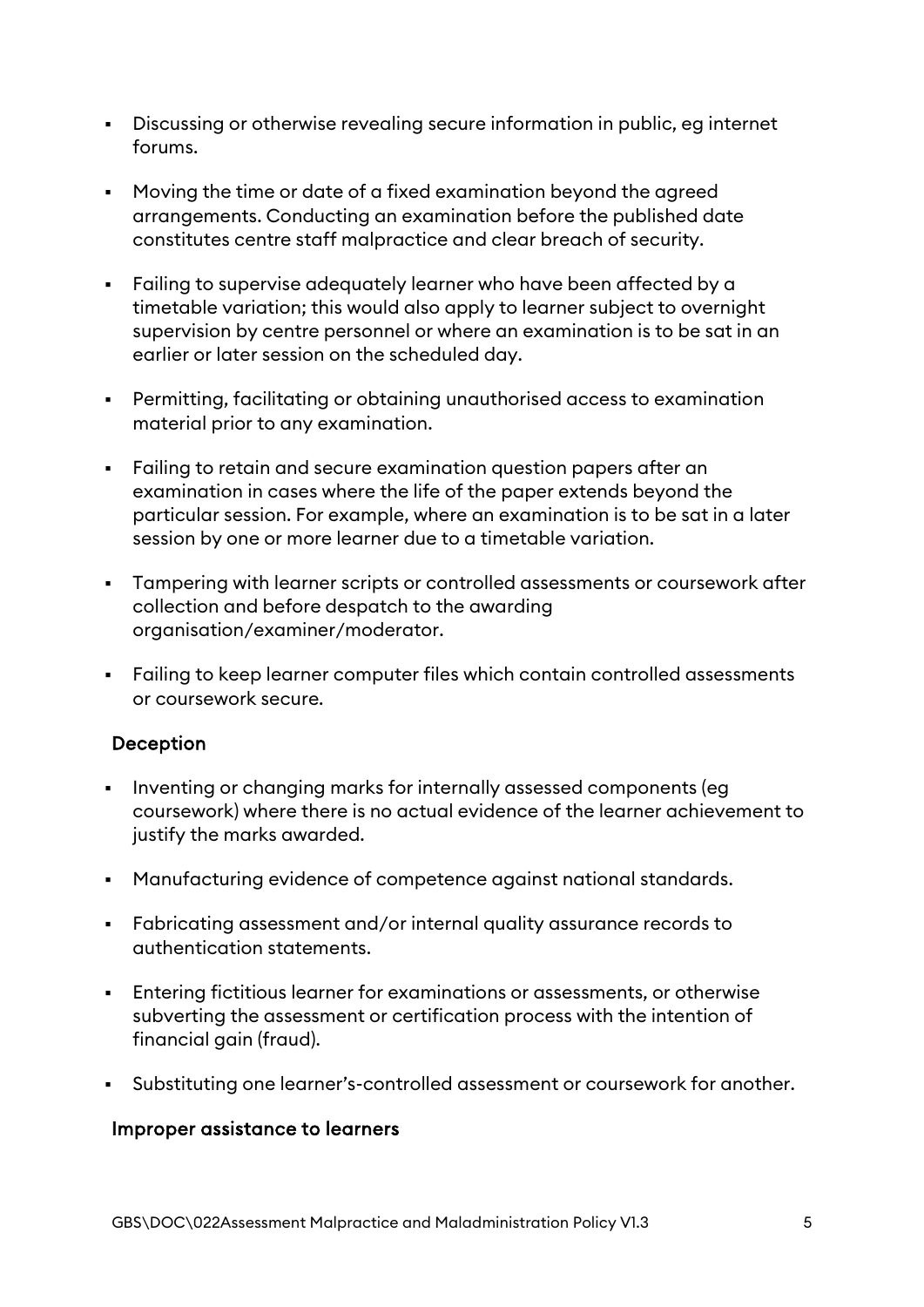- Assisting learners in the production of controlled assessments or coursework, or evidence of achievement, beyond that permitted by the regulations.
- Sharing or lending learners'-controlled assessments or coursework with other learners in a way which allows malpractice to take place.
- Assisting or prompting learners with the production of answers.
- Permitting learners in an examination to access prohibited materials (dictionaries, calculators etc).
- Prompting learners in an examination/assessment by means of signs or verbal or written prompts.
- Assisting learners granted the use of an Oral Language Modifier, a practical assistant, a prompter, a reader, a scribe or a Sign Language Interpreter beyond that permitted by the regulations.

#### Maladministration

- Failing to ensure that learners' coursework or work to be completed under controlled conditions is adequately monitored and supervised.
- Failure to use current assignments for assessments.
- Failure to train invigilators adequately, leading to non-compliance.
- Failure to issue to learners the appropriate notices and warnings.
- Failure to inform the awarding body of alternative sites for examinations.
- Failing to post notices relating to the examination or assessment outside all rooms where examinations and assessments are held.
- Not ensuring that the examination venue conforms to the requirements as stipulated in the awarding body Instructions to conducting examinations.
- The introduction of unauthorised material into the examination room, either prior to or during the examination (NB this precludes the use of the examination room to coach learners or give subject-specific presentations, including power-point presentations, prior to the start of the examination).
- Failing to remind learners that any mobile phones or other unauthorised items found in their possession must be handed to the invigilator prior to the examination starting.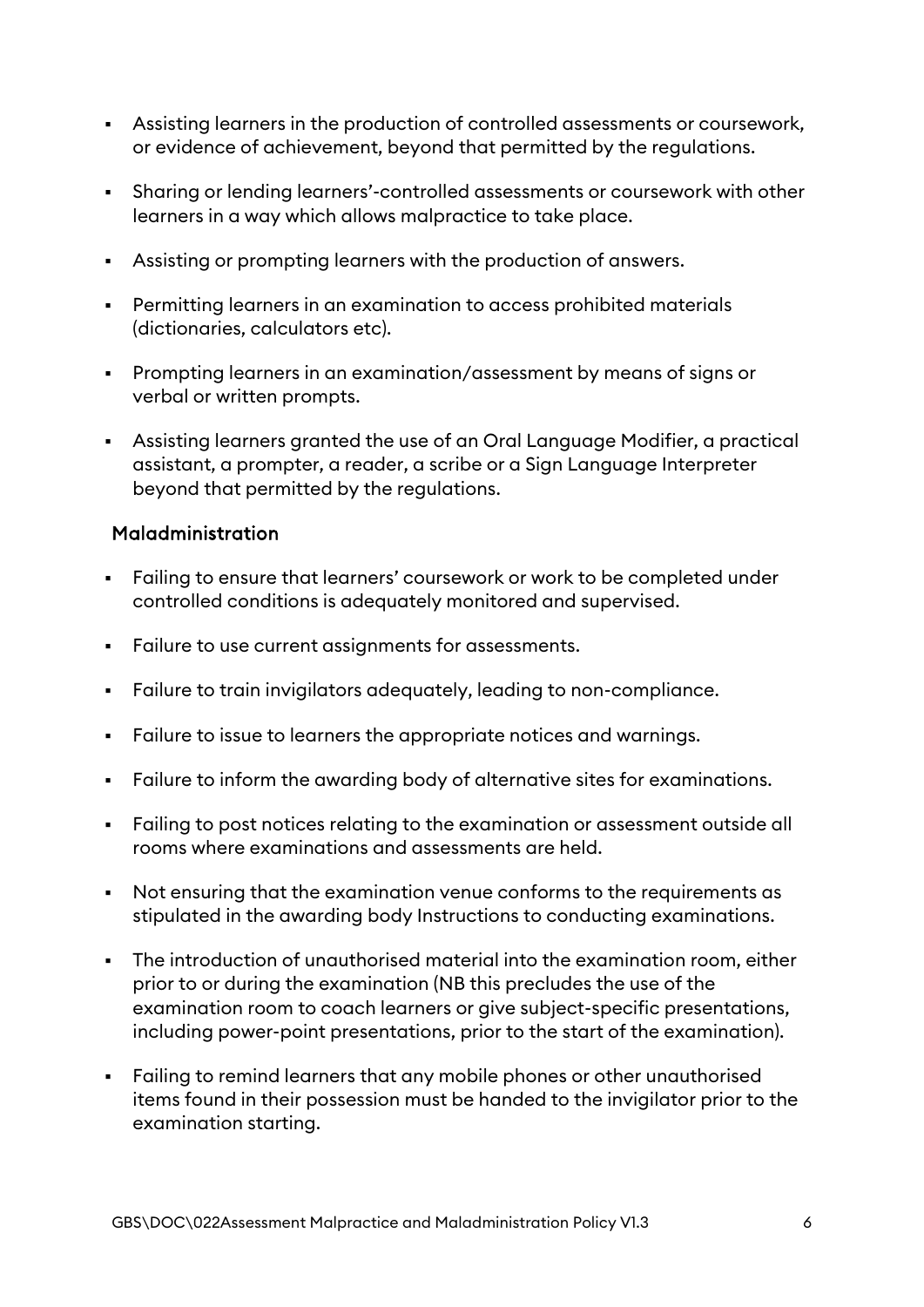- Failure to invigilate examinations in accordance with the awarding body requirements for conducting examinations.
- Failure to keep accurate records in relation to very late arrivals and overnight supervision arrangements.
- Failure to keep accurate and up to date records in respect of access arrangements which have been processed electronically using the online system.
- Granting reasonable adjustments to learners who do not meet the requirements.
- Granting access arrangements to learners where prior approval has not been obtained from the online system or, in the case of a more complex arrangement, from an awarding organisation.
- Failure to supervise effectively the printing of computer based assignments when this is required.
- Failing to retain learners' controlled assessments or coursework in secure conditions after the authentication statements have been signed or the work has been marked.
- Failing to maintain the security of learner scripts prior to despatch to the awarding organisation or examiner.
- Failing to despatch learner scripts/controlled assessments/coursework to the awarding bodies or examiners or moderators in a timely way.
- Failing to notify the appropriate awarding organisation of an instance of suspected malpractice in examinations or assessments as soon as possible after such an instance occurs or is discovered.
- Failing to conduct a thorough investigation into suspected examination or assessment malpractice when asked to do so by an awarding organisation.
- The inappropriate retention or destruction of certificates.

#### Learner malpractice

- The alteration of falsification of any results document, including certificates.
- A breach of the instructions or advice of an invigilator, supervisor, or the awarding organisation in relation to the examination of assessment rules and regulations.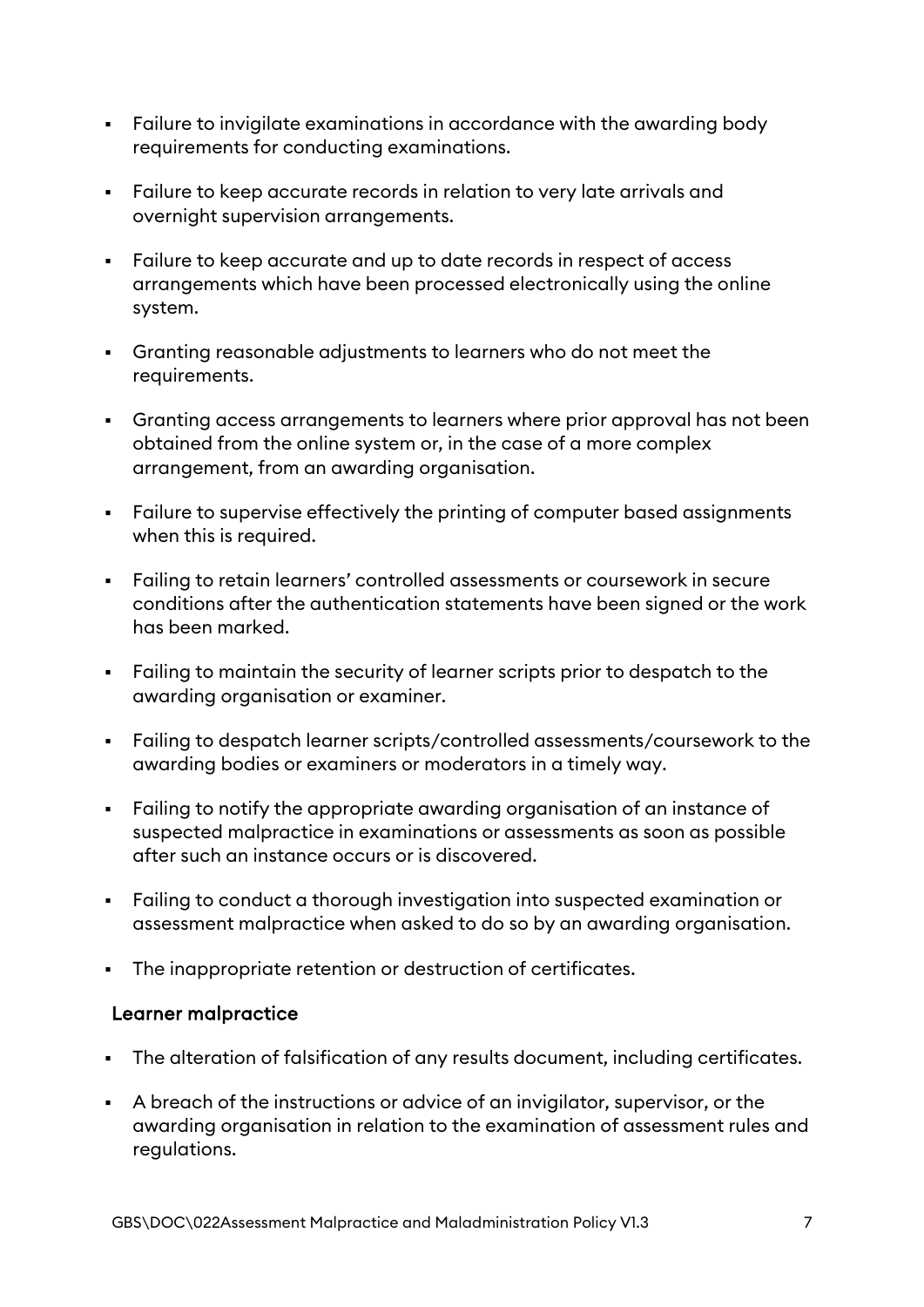- Failing to abide by the conditions of supervision designed to maintain the security of the examinations or assessments.
- Collusion: working collaboratively with other learners, beyond what is permitted.
- Copying from another learner (including the use of IT to aid the copying).
- Allowing work to be copied e.g. posting written coursework on social networking sites prior to an examination/assessment.
- The deliberate destruction of another learner's work.
- Disruptive behaviour in the examination room or during an assessment session (including the use of offensive language).
- Exchanging, obtaining, receiving, passing on information (or the attempt to) which could be examination related by means of talking, electronic, written or non-verbal communication.
- Making a false declaration of authenticity in relation to the authorship of controlled assessments, coursework or the contents of a portfolio.
- Allowing others to assist in the production of controlled assessments, coursework or assisting others in the production of controlled assessments or coursework.
- The misuse or the attempted misuse, of examination and assessment materials and resources (e.g. exemplar materials).
- Being in possession of confidential material in advance of the examination.
- Bringing into the examination room notes in the wrong format (where notes are permitted in examinations) or inappropriately annotated texts (in open book examinations.
- The inclusion of inappropriate, offensive or obscene material in scripts, controlled assessments, coursework or portfolios.
- Impersonation: pretending to be someone else, arranging for another person to take one's place in an examination or an assessment.
- Plagiarism: unacknowledged copying from published sources or incomplete referencing.
- Theft of another learner's work.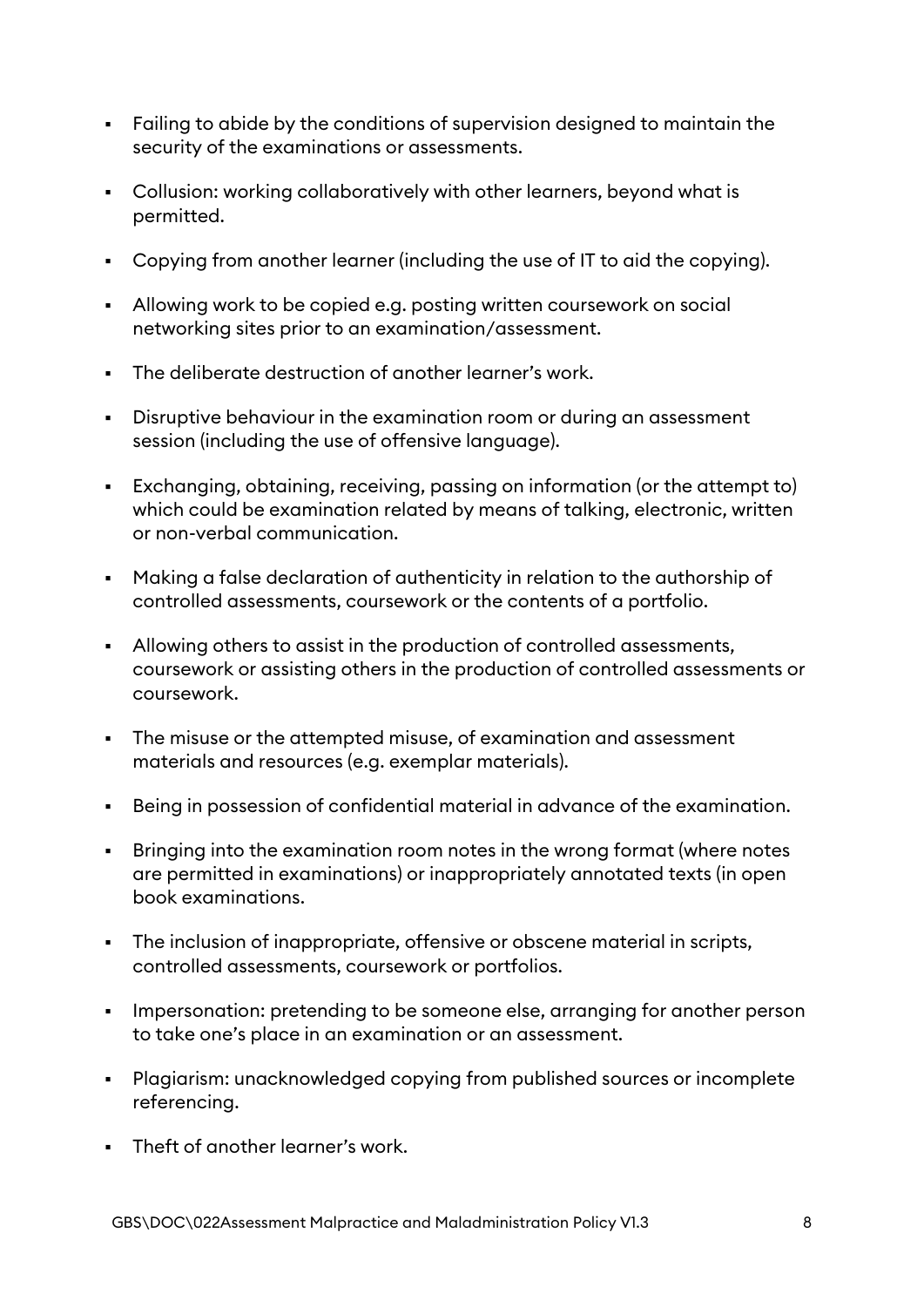- Bringing into the examination room or assessment situation unauthorised material, for example: notes, study guides and personal organisers, own blank paper, calculators (when prohibited), dictionaries (when prohibited), instruments which can capture a digital image, electronic dictionaries (when provided), translators, wordlists, glossaries, iPods, mobile phones, MP3/4 players, pagers or other similar electronic devices.
- The unauthorised use of a memory stick where learner uses a word processor.

Behaving in a manner as to undermine the integrity of the examination

#### <span id="page-8-0"></span>6 Procedures

- 1. Where GBS discovers or suspects an individual, or individuals, of assessment malpractice and maladministration it will conduct an investigation in a form commensurate with the nature of the assessment malpractice and maladministration allegation. In all cases of suspected assessment malpractice and maladministration reported, the college will protect the identity of the 'informant' in accordance with its duty of confidentiality and/or any other legal duty. Allegations should normally be made in writing. Where an allegation is made orally, the receiver of the allegation should attempt to obtain written confirmation from the person(s) making the allegation, but if this is not possible should make a written record.
- 2. Such an investigation will be initially undertaken by the Head of Quality who will interview all personnel linked to the allegation.
- 3. GBS will make the individual(s) aware in writing within 5 working days of the nature of the alleged assessment malpractice and maladministration and of the possible consequences should the assessment malpractice and maladministration be proven.
- 4. The investigation will proceed through the following stages:
	- i. Preliminary investigation conducted by the appropriate Head of Quality into the allegation to determine whether a full investigation is necessary. If the allegation appears to have substance, then all assessments by this member of staff should be halted until the investigation is complete and the Operations Director is notified.
- ii. Should it be determined that a full investigation is necessary it shall be conducted by an independent investigation officer appointed by the Director or learning and development. This investigation will include: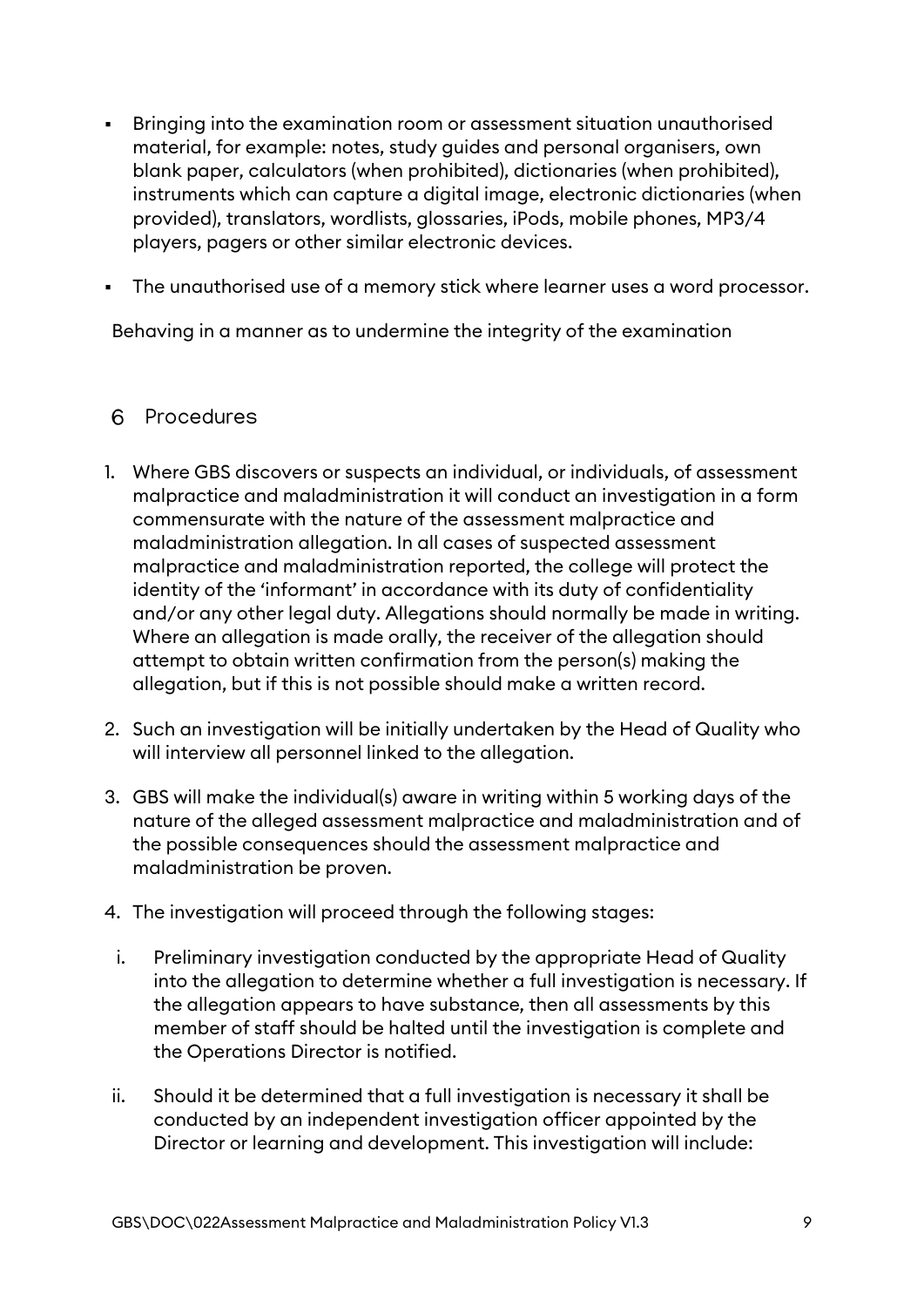- i. A statement of the facts.
- ii. A detailed account of the circumstances.
- iii. Names of all persons involved and their roles in the case.
- iv. Copies of any written statements by learners and staff.
- v. Details of the investigation carried out.
- vi. A record of any hearing.
- vii. Copies of any learner's work that is the subject of the allegation or suspicion of malpractice.
- viii. Details of any unauthorised material found in the assessment room.
	- ix. A record of the decision.
	- x. A record of the proposed penalty imposed if the allegation or suspicion is upheld (and a record of the confirmed penalty once this is agreed).
- 5. The Operations Director will notify the awarding organisation (and possibly any public funding provider eg ESFA) of the alleged assessment malpractice and maladministration in writing (by letter or e-mail whichever is appropriate involving centre staff to notify the awarding organisation of an incident of malpractice.

The report will contain the following:

- i. GBS name, address and number.
- ii. The learner's name and registration number (where relevant).
- iii. GBS's or awarding organisation's person's details (name, job role) if they are involved in the case.
- iv. Details of the course or qualification affected, or nature of the service affected.
- v. The nature of the suspected or actual malpractice and associated dates.
- vi. Details and outcome of any initial investigation carried out by the college or anybody else involved in the case, including any mitigating circumstances.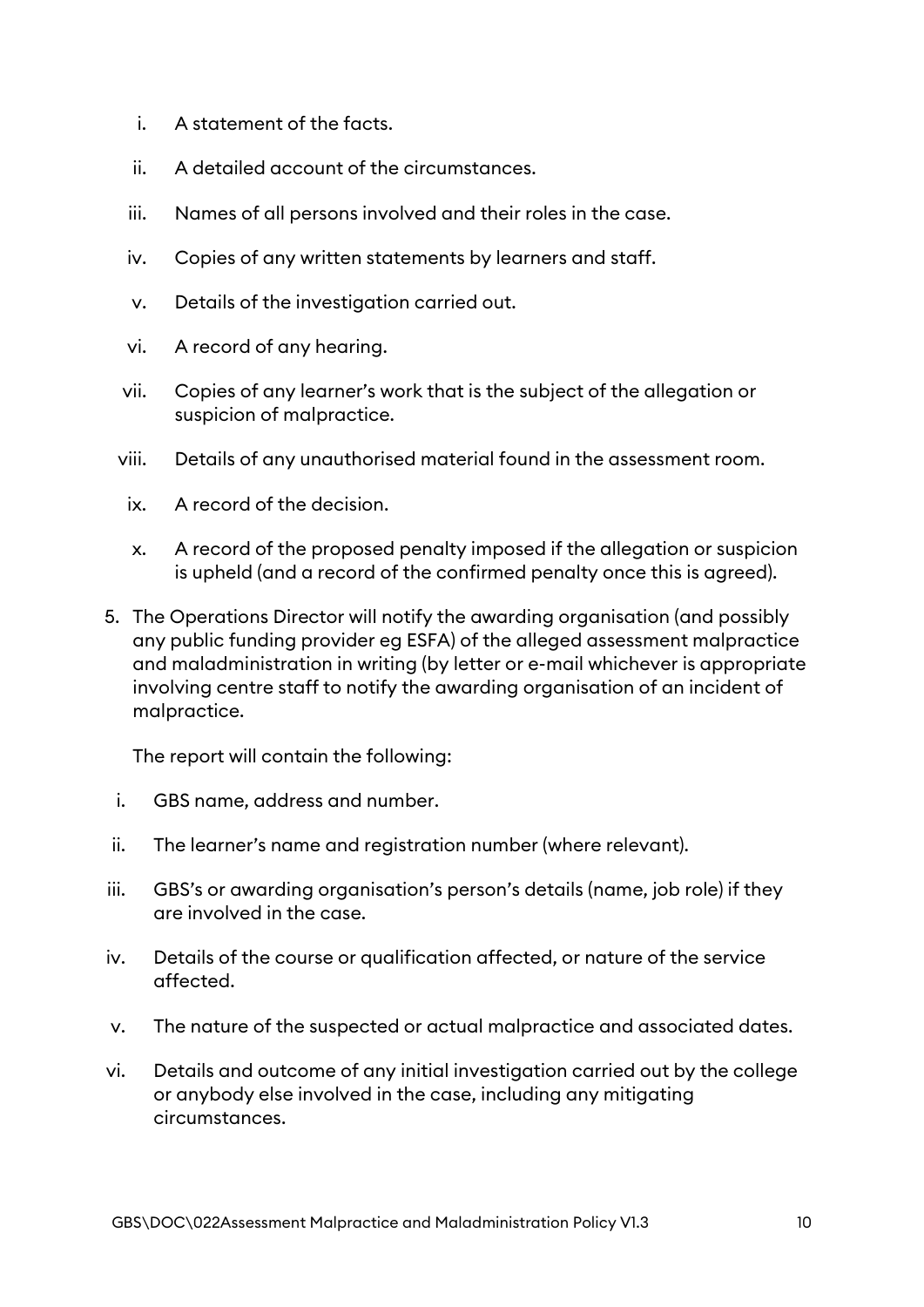The Operations Director will consider any evidence that the awarding organisation may provide. Subject to agreement it may be appropriate for a member of staff from the awarding organisation to give evidence at any hearing called as part of the investigation.

- 6. During the investigation GBS will give the individual the opportunity to respond to all the allegations made. The individual whether a learner or a member of staff, accused of malpractice must:
	- i. Be informed (preferably in writing) of the allegation made against him/her.
- ii. Know what evidence there is to support that allegation.
- iii. Know the possible consequences should malpractice be proven.
- iv. Have the opportunity to consider their response to the allegations (if required).
- v. Have the opportunity to submit a written statement.
- vi. Be informed that he/she will have the opportunity to read the submission and make an additional statement in response, should the case to put to the Malpractice Committee.
- vii. Have the opportunity to seek advice (as necessary) and to provide a supplementary statement (if required).
- viii. Be informed of the applicable appeals procedure, should a decision be made against him or her.
- ix. Be informed of the possibility that information relating to a serious case of malpractice may be shared with other awarding bodies, the regulators, the Police and/or professional bodies.
- 7. All stages of the investigation shall be documented by the investigating officer leading the investigation.
- 8. The individual(s) will be informed of the avenues for appealing against any judgements made. The individual(s) concerned has/have the right to appeal against any decision(s) or sanction(s) imposed. An appeal must be made in writing to the Operations Director within 30 working days from the receipt of the written notification of the reported incident. The individual(s) concerned have the right of access to all the evidence, used by the investigation officer to make its decision, in order to provide a full response. The Operations Director will acknowledge receipt of an appeal within five working days. All appeals will be dealt with by the Managing Director or their delegated representative in accordance with the awarding organisation requirements.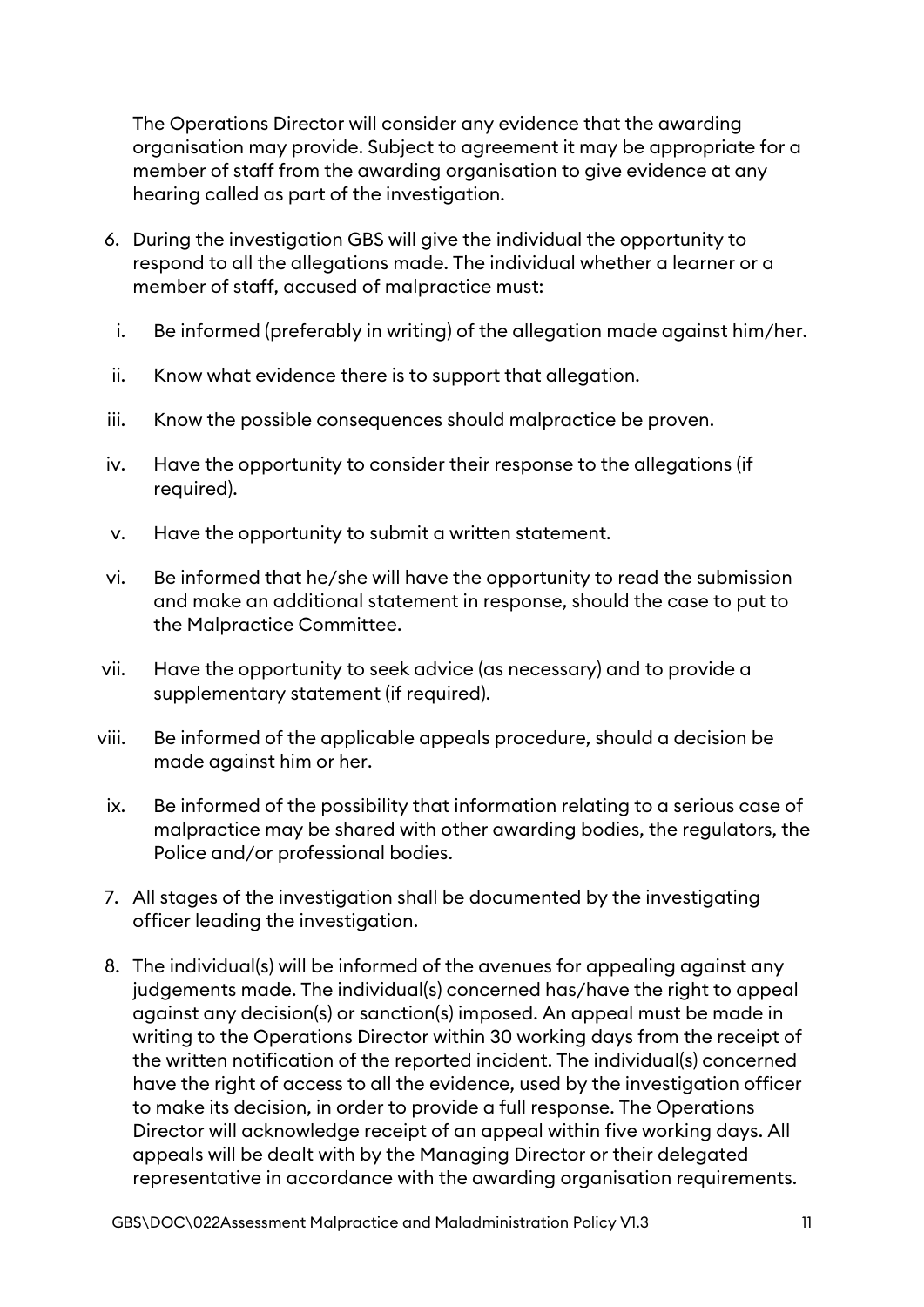- 9. The investigating officer shall produce a report of their findings for the attention of the Managing Director. This report must be submitted to the relevant awarding organisation and should contain the following facts:
	- i. A statement of facts, a detailed account of the circumstances of the alleged malpractice, and details of any investigations carried out by the centre.
- ii. Written statement(s) from the invigilator(s), assessor, internal verifier(s) or other staff who are involved.
- iii. Written statement(s) from the learner(s).
- iv. Any mitigating factors.
- v. Information about the centre's procedures for advising learners of the awarding organisations' regulations.
- vi. Seating plans showing the exact position of learners in the examination room.
- vii. Unauthorised material found in the examination room.
- viii. Any work of the learner and any associated material (eg source material for coursework) which is relevant to the investigation.

The awarding organisation will decide on the basis of the report, and any supporting documentation, whether there is evidence of malpractice and if any further investigation is required. The Managing Director will be informed accordingly.

- 10. For cases of staff malpractice, the Operations Director will decide whether to invoke the Discipline (Staff). Where the assessment malpractice or maladministration appears to involve a criminal offence, GBS will consult with the awarding organisation whether it is appropriate for GBS to report the case to the police.
- 11. For cases of learner assessment malpractice, reference should be made by the investigating officer to the other relevant procedures: Examinations/Admissions procedure, Assessment (including Appeals Against Assessment) procedure and Plagiarism procedure.
- 12. Where the investigation officer report indicates that the learner assessment is suspect or flawed, then the relevant procedures in 11 should be consulted for appropriate penalties.

# <span id="page-11-0"></span>Reporting Suspected Cases of Malpractice During an Examination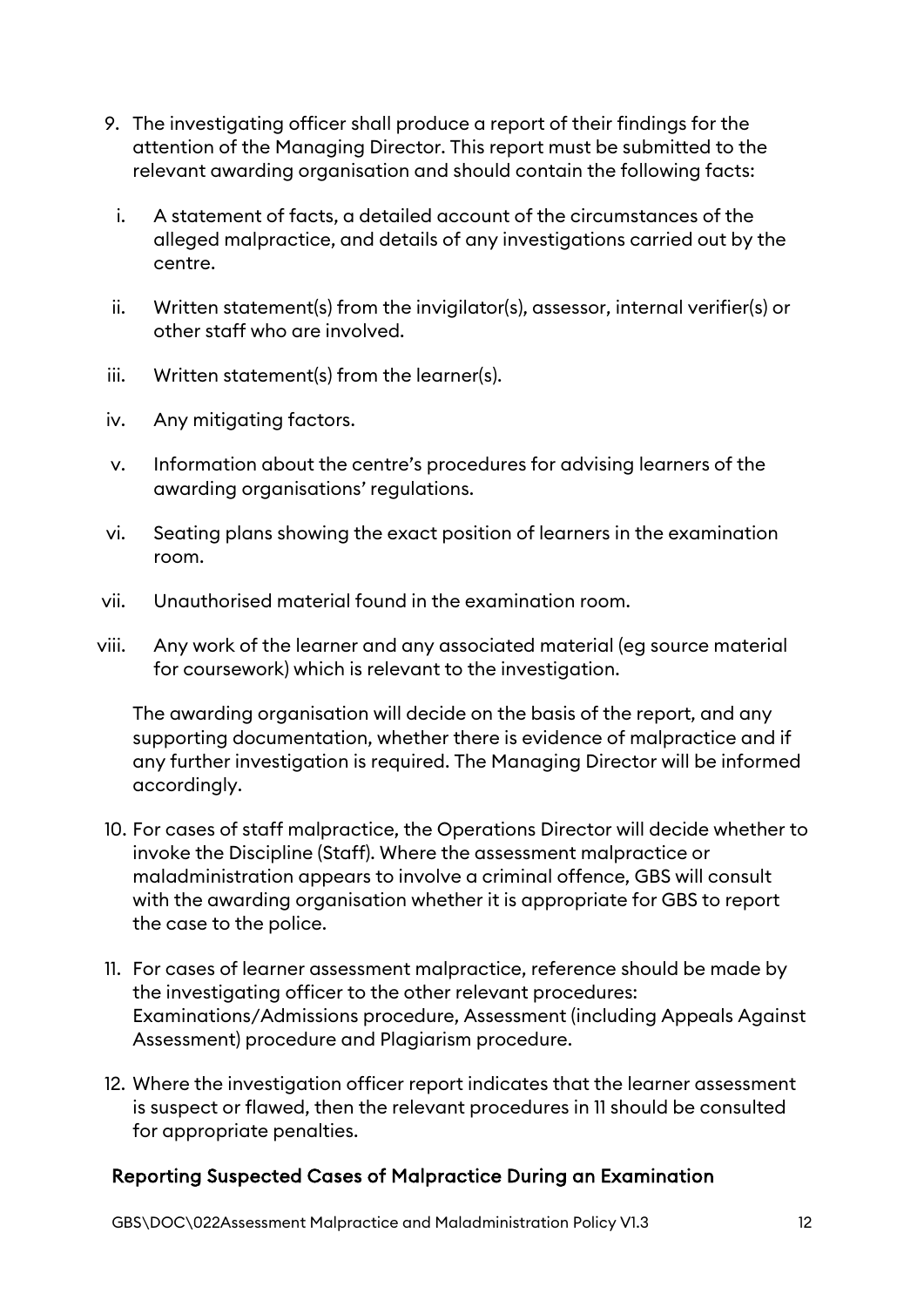In all cases where a learner is suspected of malpractice during an examination, he/she will first be warned by the invigilator that his/her actions are in breach of regulations and therefore might constitute malpractice. The learner will also be informed that the invigilator is obliged to report his/her (the learner's) action.

The learner concerned has the right to provide a statement explaining his/her conduct that will be included in the invigilator's written report. The learner is however not obliged to provide a statement before leaving the assessment venue. In such cases, the invigilator will note this in the report. In cases where a learner is discovered to be in possession of any unauthorised materials during an examination/assessment, the invigilator will confiscate the materials, and record the time and point within the script at which the discovery was made, along with a list of the confiscated materials which the learner will be asked to sign to confirm its accuracy.

Learners will be allowed to continue working for the remainder of the assessment without prejudice to the final outcome. In communicating/collaborating the invigilator will note on each suspected learner's assessment script the time and point within the script at which the discovery was made. Any written evidence relevant to the incident, eg confiscated materials, statements from other individuals involved, must accompany the report.

# <span id="page-12-0"></span>Suspected Malpractice by Assessment Staff/Invigilators

Suspected cases of malpractice by a staff member or invigilator may be reported by the learners, other assessment staff, other assessment invigilators or a member of the public. Written reports should be submitted to the Head of Quality along with the assessment name, location, the date and title of the assessment, the time the assessment took place, the learner's name, if applicable and the name of the member of staff in question.

# <span id="page-12-1"></span>Right of Appeal

The individual(s) concerned has/have the right to appeal against any decision(s) or sanction(s) imposed. An appeal must be made in writing to the Managing Director within 30 working days from receipt of the written notification of the reported incident. The individual(s) concerned have the right of access to all the evidence used to make the decision, in order to provide a full response.

# <span id="page-12-2"></span>Action upon Receipt of an Appeal

The Head of Quality will acknowledge receipt of an appeal within five working days. All appeals to malpractice decisions will be dealt with fairly and in accordance with the relevant awarding organisation by the Managing Director or his designated representative.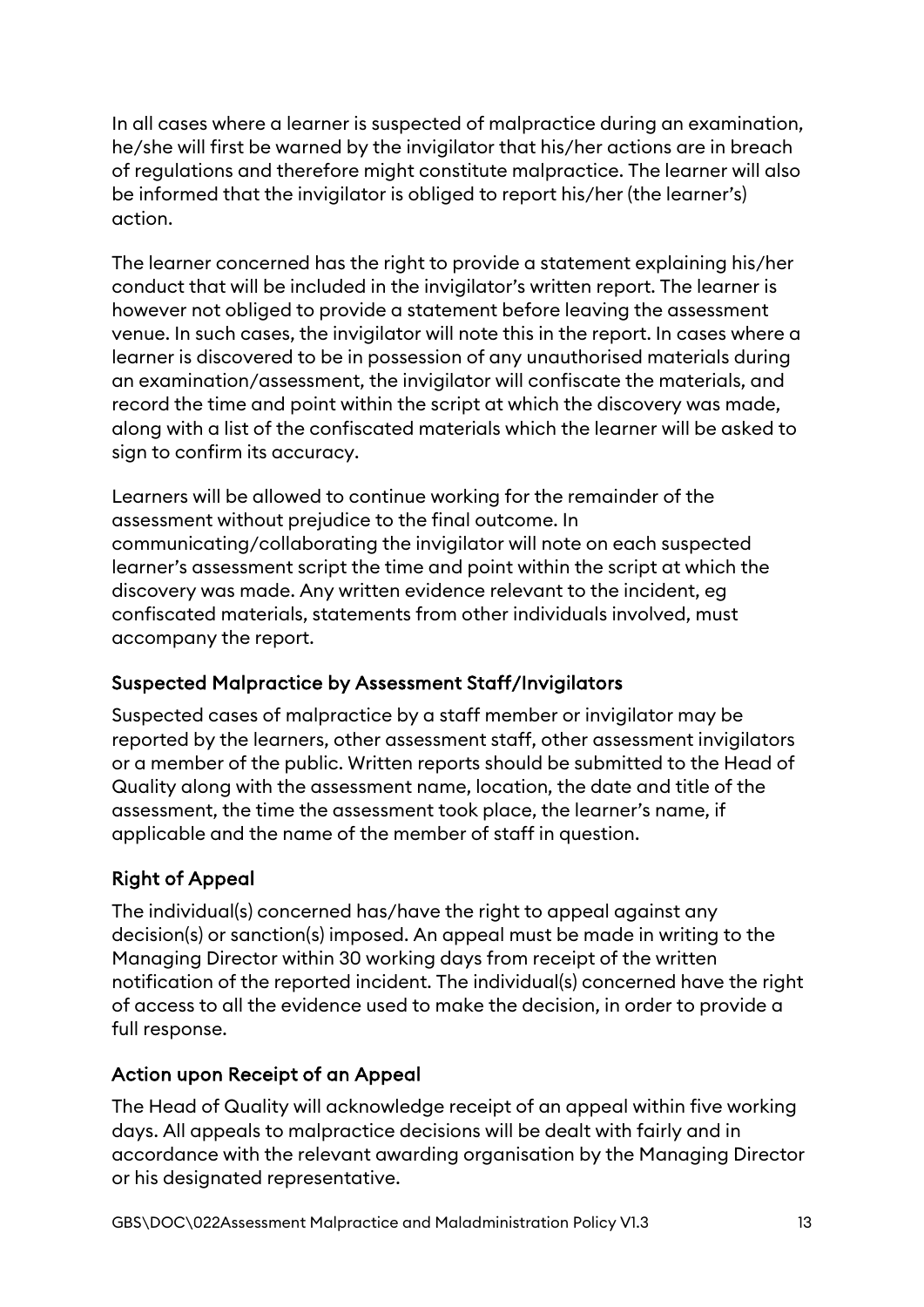#### Sanctions for centre staff – assessment malpractice and administration

In cases of centre staff malpractice, the role of the awarding organisation is confined to considering whether the integrity of its examinations and assessments has been placed in jeopardy, and whether the integrity might be jeopardised if an individual is found to have indulged in assessment malpractice and maladministration were to be involved in the future conduct, supervision or administration of the awarding organisation's examinations or assessments.

It is not the role of the awarding organisation to be involved in any matter affecting the member of staff's or contractor's contractual relationship with his/her employer or engager. Awarding organisations recognise that each centre may take a different view of an allegation to that determined by the awarding organisation or its Malpractice Committee. The centre may wish to finalise its decision after the awarding organisation or its Malpractice Committee has reached its conclusion.

Where a member of staff or contractor has been found guilty of malpractice, an awarding organisation may impose the following sanctions or penalties:

1. Written warning

Issue the member of staff with a written warning that if the offence is repeated within a set period of time, further specified sanctions will be applied.

2. Special conditions

Impose special conditions on the future involvement in its examinations and/or assessments by the member of staff, whether this involves the internal assessment, the conduct, supervision or administration of its examinations and assessments.

3. Training

Require the member of staff, as a condition of future involvement in its examinations, to undertake specific training or mentoring, within a particular period of time, and a review process at the end of the training.

4. Staff Barring

Bar the member of staff from all involvement in the delivery of its examinations and assessments for a set period of time. Other awarding bodies and the regulators will be informed when a suspension is imposed.

These sanctions will be notified to the Head of Quality who will be required to ensure that they are carried out.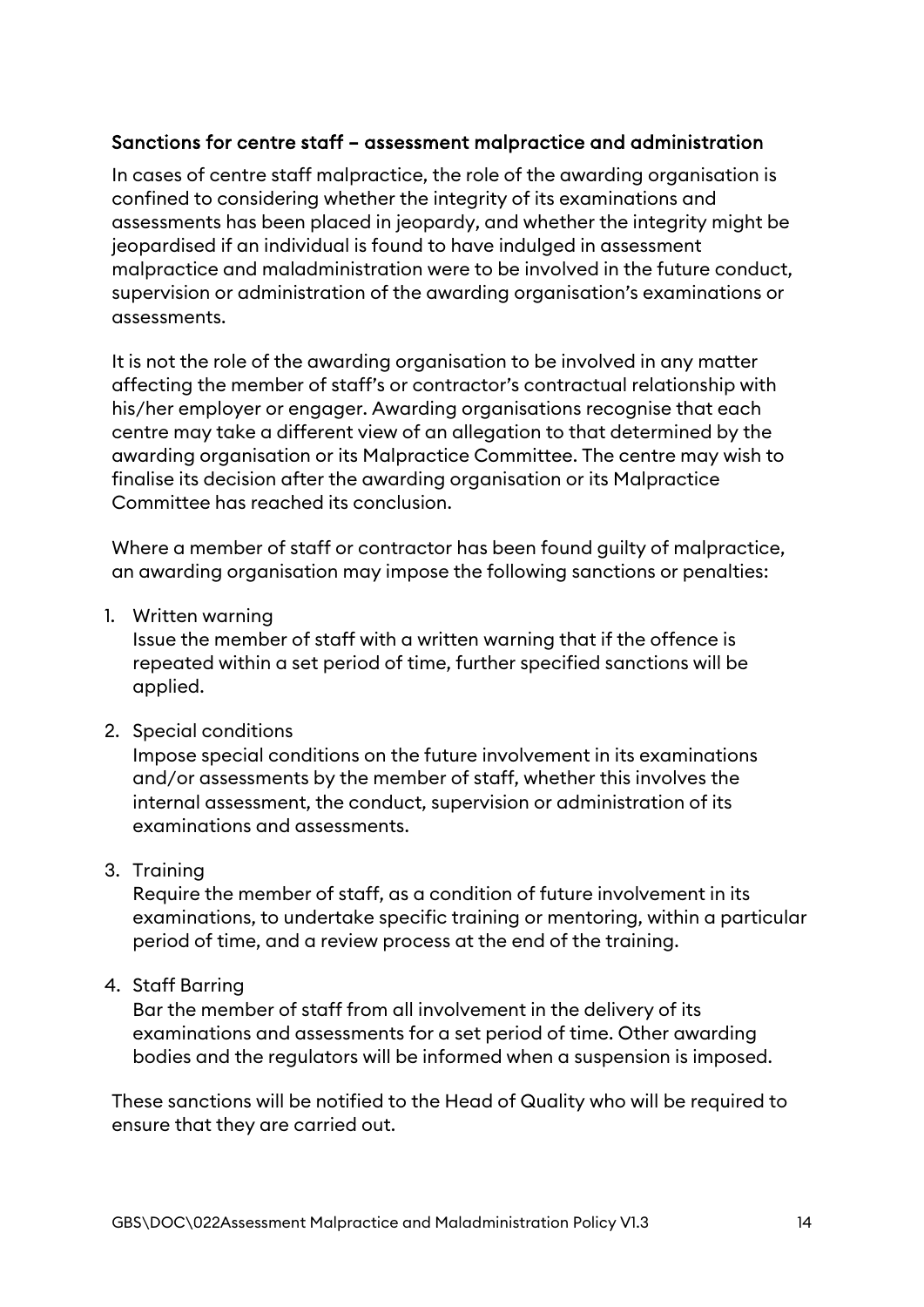If a member of staff moves to another centre/provider while being subject to one of the above sanctions, the Head of Quality will notify the awarding organisation of the move. Each awarding organisation reserves the right to inform the centre/provider to which the staff member is moving to of the nature of, and the reason for, the sanction.

After investigating an alleged assessment malpractice and maladministration the Managing Director or his/her nominee must submit a full written report of the case to the awarding organisation who will refer this to a panel or committee composed of external members experienced in examination and assessment procedures. Following investigation if the alleged assessment malpractice and maladministration is upheld the following sanctions and penalties apply:

# Sanctions for GBS staff assessment malpractice and maladministration

Awarding organisations may, at their discretion, impose the following penalties and special conditions against GBS. The penalties and special conditions may be applied individually or in combination. Awarding organisations will determine the appropriateness of a sanction depending on the evidence presented, the nature and circumstances of the malpractice, and the type of qualification involved.

### Written warning

A letter to the Managing Director advising of the breach (including the report) and advising of the further action that may be taken (including the application of penalties and special conditions) should there be a recurrence of this breach, or subsequent breaches at the centre.

1. Review and report (action plans)

The Managing Director will be required to review GBS's procedures for the conduct or administration of a particular examination/assessment, or all examinations/ assessments in general, and to report back to the awarding organisation on improvements implemented by a set date. Alternatively, an action plan will be agreed between the awarding organisation and GBS and will need to be implemented as a condition of continuing to accept entries from the GBS.

- 2. Approval of specific assessment tasks The approval by the awarding organisation of specific assessment tasks in situations where these are normally left to the discretion of GBS.
- 3. Additional monitoring or inspection The awarding organisation may increase, at the GBS's expense, the normal level of monitoring that takes place in relation to the qualification(s).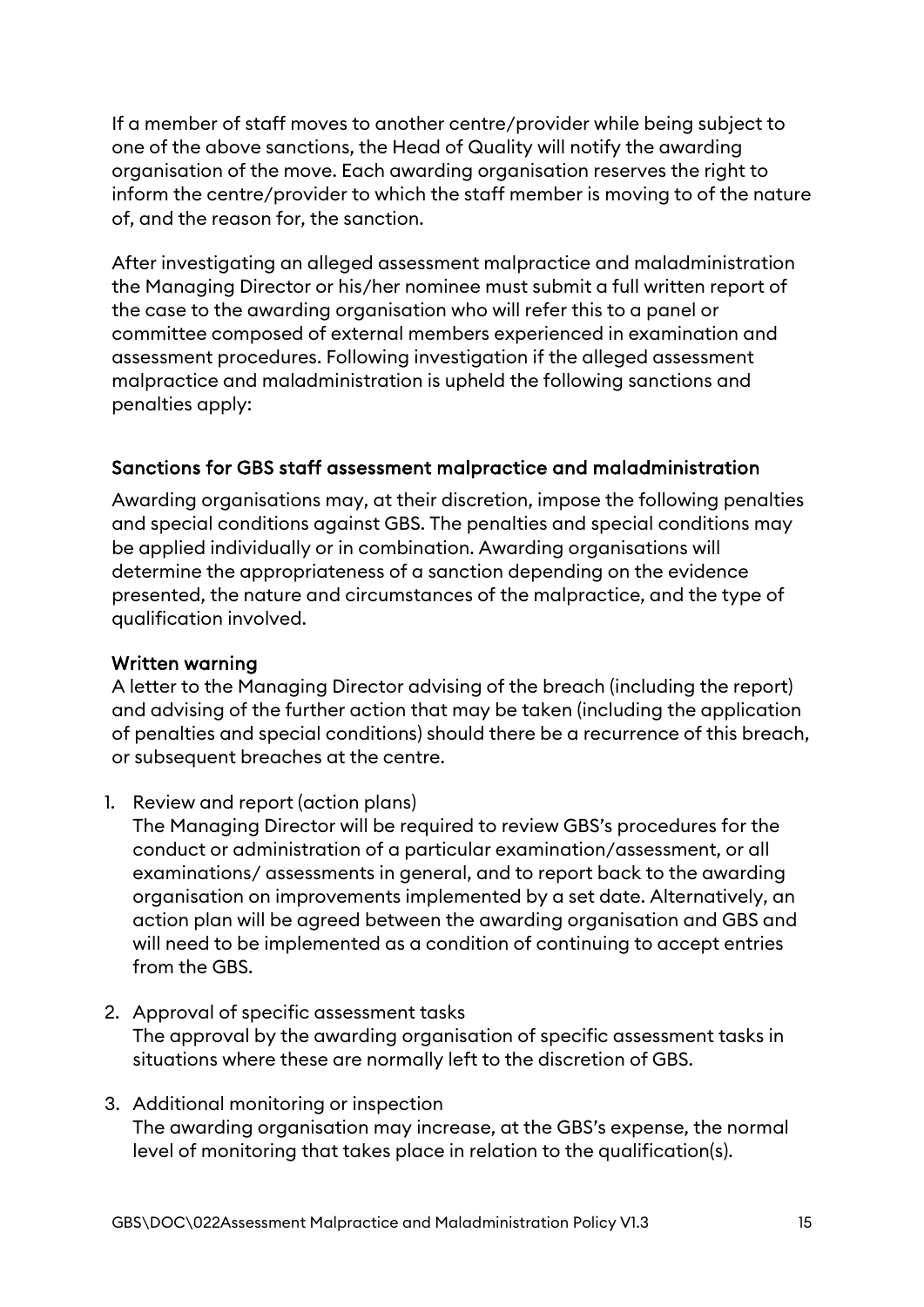#### 4. Removal of direct claims status

Direct claims status may be removed from the GBS in which case all claims for certification must be authorised by the awarding organisation. (This sanction applies only to vocational qualifications and similarly assessed qualifications).

- 5. Restrictions on Examination and Assessment Materials For a specified period of time be provided with examination papers and assessment materials shortly before such papers and materials are scheduled to be used. These papers will be opened and distributed under the supervision of the awarding organisation officer (or appointed agent) responsible for the delivery. GBS might also be required to hand over to an awarding organisation officer (or appointed agent) the completed scripts and any relevant accompanying documentation as opposed to using the normal script collection or posting procedures. These measures may be applied for selected subjects or all subjects.
- 6. Independent Invigilators

The appointment of, for a specified period of time and at GBS's expense, independent invigilators to ensure the conduct of examinations and/or assessments is in accordance with the regulations.

- 7. Suspension of learner registrations or entries An awarding organisation may, for a time, or until a specific matter has been rectified, refuse to accept learner entries or registrations from GBS. This may be applied for selected subjects/occupational areas or all subjects/occupational areas.
- 8. Suspension of certification

An awarding organisation may, for a period of time, or until a specific matter has been rectified, refuse to issue certificates to learners from GBS. (This applies to vocational qualifications and similar types of qualifications only).

- 9. Withdrawal of approval for a specific qualification(s) An awarding organisation may withdraw the approval of GBS to offer one or more qualifications issued by that awarding organisation.
- 10. Withdrawal of centre recognition

The awarding organisation may withdraw recognition or approval for GBS. This means as a result that the GBS will not be able to deliver or offer the learners the respective awarding organisation's qualifications. Other awarding organisations will be informed of this action. At the time of withdrawal of centre recognition GBS will be informed at the earliest date at which it can reapply for registration and any measures it will need to take prior to this application.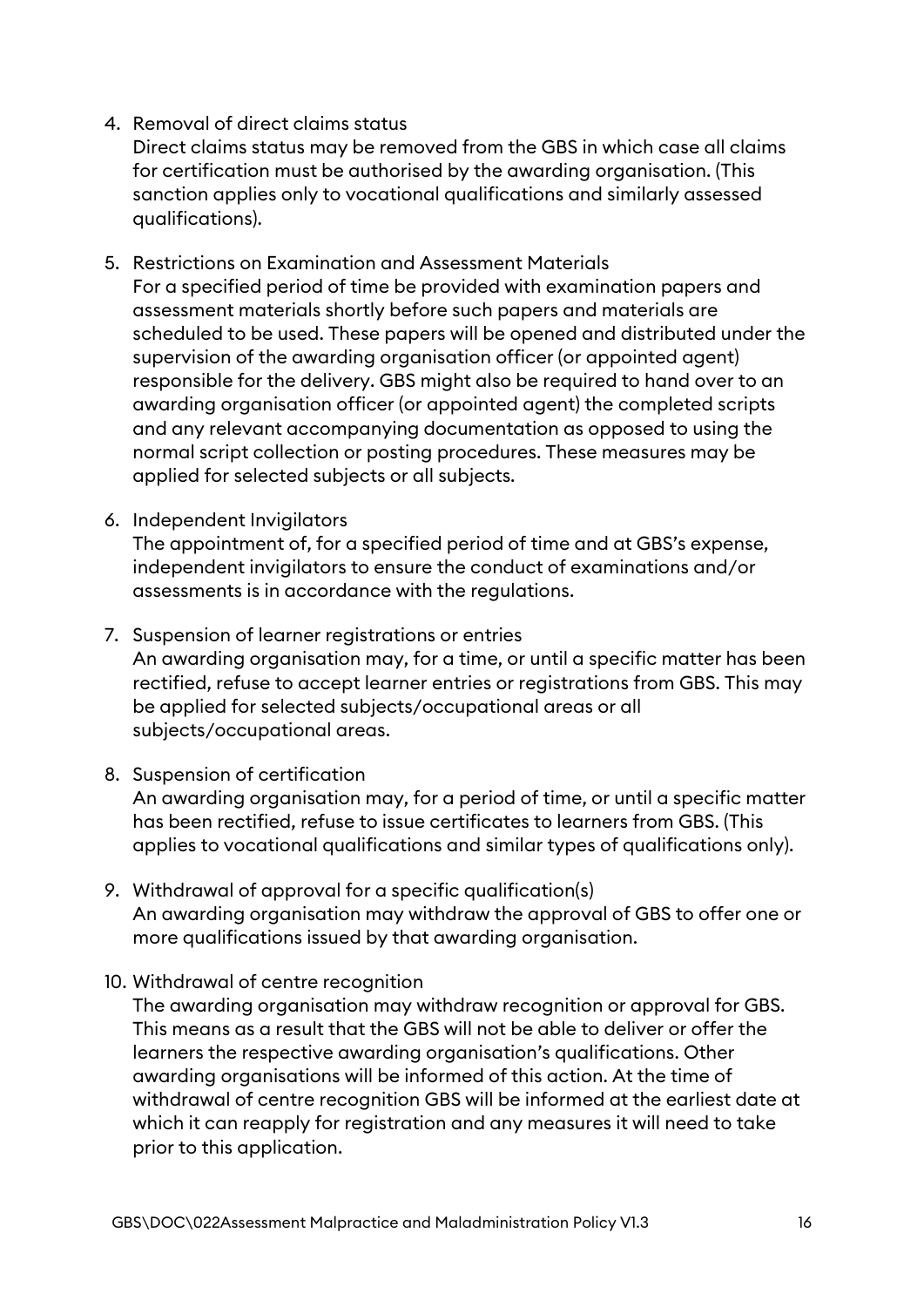11. Any expense incurred in ensuring compliance with the penalties and or special conditions will be incurred by GBS.

#### Sanctions and penalties against learners

Awarding organisations may, at their discretion, impose the following sanctions and penalties against learners found guilty of assessment malpractice and maladministration. Not all the sanctions and penalties are appropriate to every type of qualification or circumstance.

#### 1. Penalty 1 – Warning

The learner is issued with a warning that if the offence is repeated within a set period of time, further specified sanctions will be applied.

- 2. Penalty 2 Loss of marks for a section The learner loses all the marks gained for a discrete section of the work. A section may be part of a component, or a single piece of coursework if this consists of several items.
- 3. Penalty 3 Loss of marks for a component The learner loses all the marks gained for a component. A component is more often a feature of linear qualifications than a unitised qualification, and so this penalty can be regarded as an alternative to penalty 4. Some units also have components, in which case a level of penalty between numbers 2 and 4 is possible.
- 4. Penalty 4 Loss of all marks for a unit The learner loses all the marks gained for a unit. The penalty can only be applied to qualifications which are unitised. For linear qualifications, the option is penalty 3. This penalty usually allows the learner to aggregate or request certification in that series, albeit with a reduced mark or grade.
- 5. Penalty 5 Disqualification from a unit The learner is disqualified from the unit. The penalty is only available if the qualification is unitised. For linear qualifications the option is penalty 7. The effect of this penalty is to prevent the learner aggregating or requesting certification in that series, if the learner has applied for it.
- 6. Penalty 6 Disqualification from all units in one or more qualifications If circumstances suggest, penalty 5 may be applied to other units taken during the same examination or assessment series. (Units which have been banked in previous exam series are retained). This penalty is only available if the qualification is unitised. For linear qualifications see option in penalty 8.
- 7. Penalty 7 Disqualification from a whole qualification The learner is disqualified from the whole qualification taken in that series or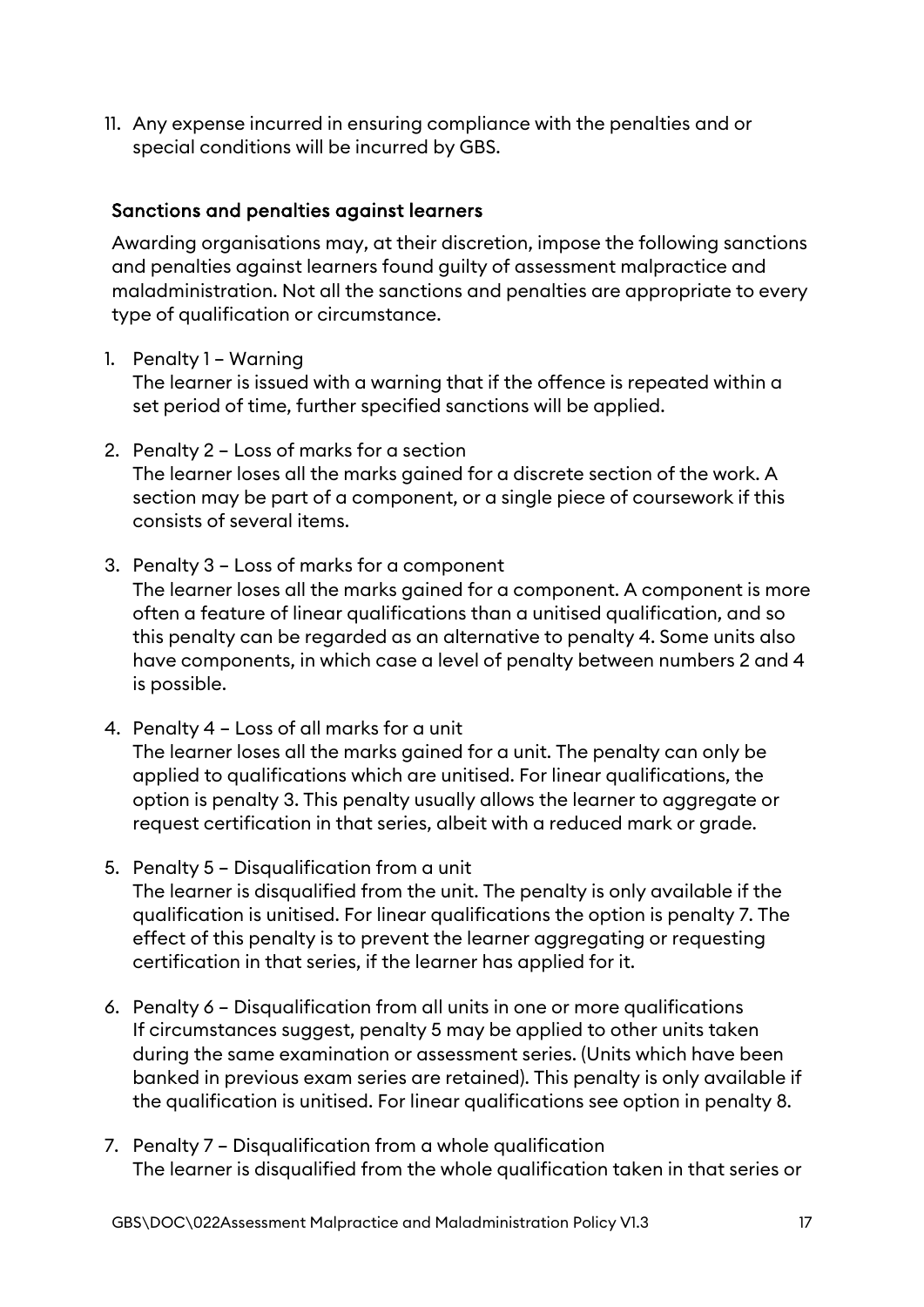academic year. The penalty can be applied to unitised qualifications only if the learner has requested aggregation. Any units banked in a previous series are retained, but the units taken in the present series and the aggregation opportunity are lost. If a learner has not requested aggregation the option is penalty 6. It may also be used with linear qualifications

- 8. Penalty 8 Disqualification from all qualifications taken in that series If circumstances suggest, penalty 7 may be applied to other qualifications. This penalty can be applied to unitised qualifications only if the learner has requested aggregation. Any units banked in a previous series are retained. but the units taken in the present series and the aggregation opportunity are lost. If a learner has not requested aggregation the option is penalty 6. It may also be used with linear qualifications.
- 9. Penalty 9 Learner debarred

The learner could be barred from entering for one or more examinations for a set period of time. This penalty is applied in conjunction with any of the other penalties above, if the circumstances warrant it.

When awarding organisations are applying sanctions and penalties, they will take into account that not all of the above penalties set out may be appropriate to every type of qualification and circumstance.

Unless a penalty is accompanied by a bar on future entry, all learners penalised by loss of marks or disqualification, make retake the component(s), unit(s), or qualification(s) affected in the next examination series or assessment opportunity.

GBS may take further action is cases of assessment malpractice and maladministration as deemed appropriate.

### Communication decisions

The awarding organisation will inform the GBS of its decision in writing as soon as possible after the decision is made. It is the responsibility of the Managing Director or his/her nominee to communicate the decision to the individuals concerned, and to pass on warnings in cases where this is indicated.

The majority of cases of assessment administration and maladministration are confidential between the individual awarding organisation and GBS, but in cases of serious malpractice, where the threat is to the integrity of the examination or assessment outweigh a duty of confidentiality, it will normally be necessary for information to be exchanged amongst the regulators and the awarding organisations and other centres were the malpractice may affect the delivery of an awarding organisation's qualification.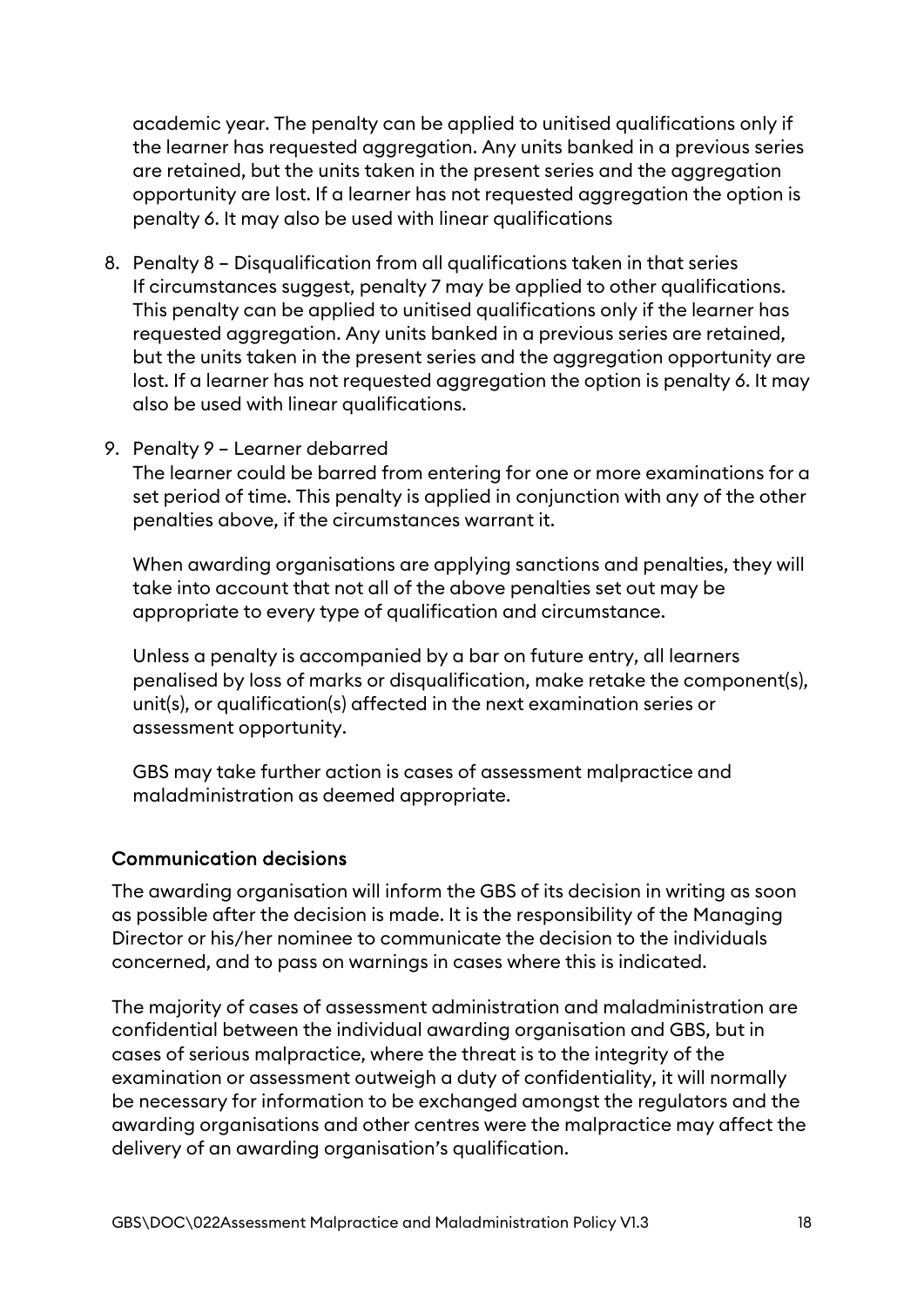It is the responsibility of the Managing Director to inform the accused individual that the awarding organisation may share information in accordance with the paragraph above.

# Appeals

The awarding organisations have established procedures for considering appeals against penalties arising from assessment malpractice and maladministration decisions. The following individuals have a right to appeal against decisions of the Malpractice Committee or officers acting on its behalf.

- The Managing Director may appeal against sanctions imposed on GBS, as well as on behalf of learners entered or registered through GBS.
- GBS staff, or examining personnel contracted to GBS, who may appeal against sanctions imposed on them personally.
- **Private learners.**
- Third parties who have been barred from examinations of the awarding organisation.

Awarding organisations will provide the college with information on the process for submitting an appeal on any assessment malpractice and maladministration decisions which will be made available to the relevant parties involved.

### <span id="page-18-0"></span>PROCEDURE REVIEW

This procedure will be reviewed annually and revised as necessary in response to customer and learner feedback, changes in its practices, advice from the regulatory authorities or external agencies, changes in legislation, or trends identified from previous instances of assessment malpractice or maladministration.

In addition, this procedure may be updated in light of operational feedback to ensure our arrangements for dealing with suspected cases of assessment malpractice and maladministration remain effective.

### Awarding Body Reports

Any suspected malpractice will be reported to the awarding bodies immediately, and a statement that makes it clear that any individual can report suspected malpractice directly to the awarding body using their Whistleblowing policy.